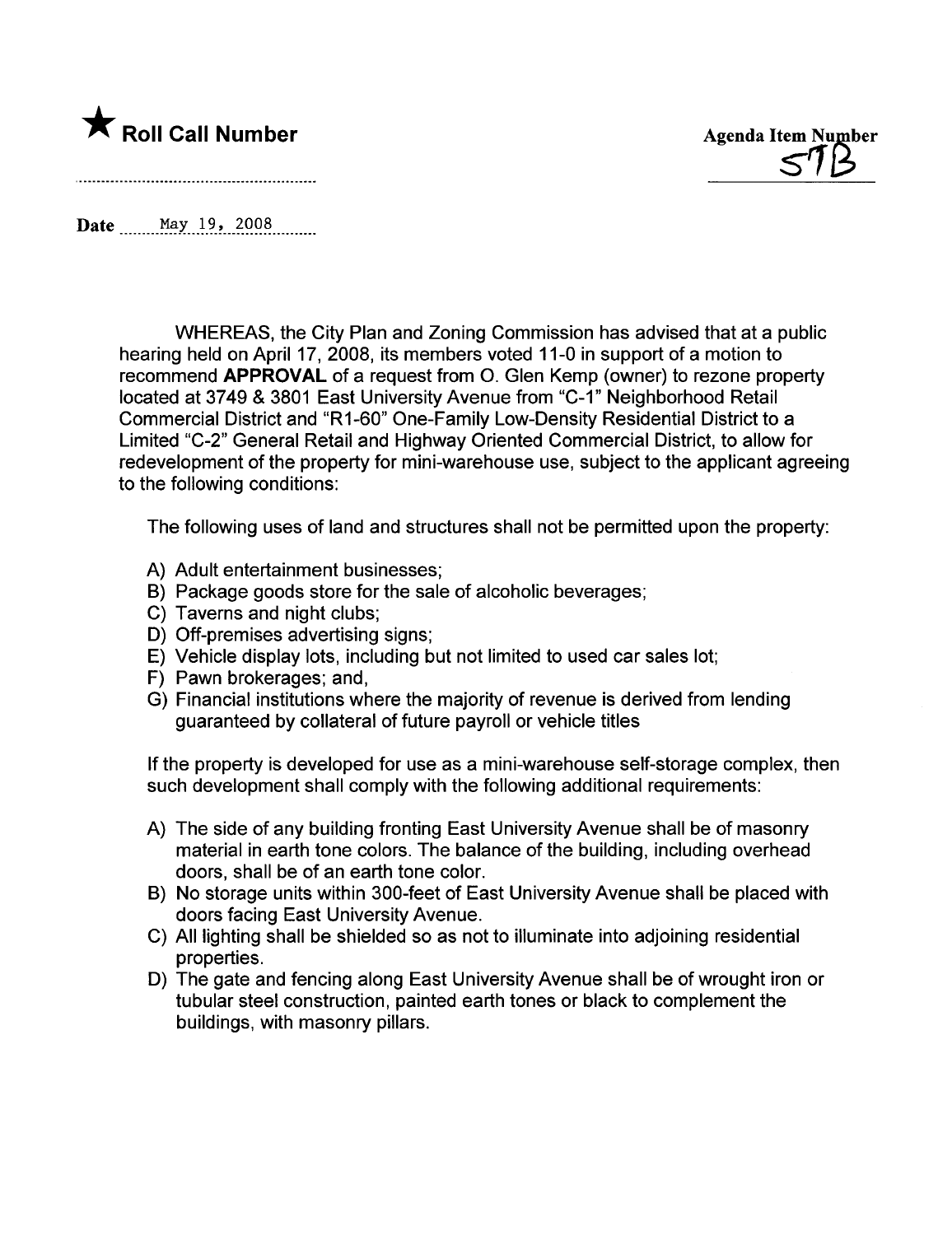

Date \_\_\_\_\_\_\_ May 19, 2008

- E) A 25-foot wide setback shall be maintained along the eastern and southern boundaries of the property.
- F) A sidewalk shall be installed and maintained along the East University Avenue in accordance with the East University streetscape plan.
- G) Hours of operation shall be limited to 6:00 am. to 10:00 p.m.

The subject property is more specifically described as follows:

Parcel A, Fairground Estates, an Official Plat, all now included in and forming a part of the City of Des Moines, Polk County, Iowa, more particularly described as Lots 1, 3 and 4 of said Fairground Estates.

WHEREAS, on May 5,2008 by Roll Call No. 08-787 it was duly resolved by the City Council that the request to rezone the property be set down for hearing on May 19, 2008 at 5:00 p.m. in the City Council Chambers at City Hall; and

WHEREAS, due notice of the hearing was published in the Des Moines Register on May 8, 2008; and

WHEREAS, in accordance with the notice, those interested in the proposed rezoning, for and against, have been given the opportunity to be heard and have presented their views to the City CounciL.

NOW THEREFORE, BE IT RESOLVED, by the City Council of the City of Des Moines, Iowa, as follows:

1. That upon consideration of the facts, statements of interested persons and arguments of counsel, the objections to the proposed amendment to the proposed rezoning are hereby overruled and the hearing is closed.

2. That the proposed rezoning is hereby found to conform to the Des Moines 2020 Community Character Land Use Plan, subject to the conditions set forth above.

3. The proposed rezoning for property described above, from C-1 Neighborhood Retail Commercial District and "R1-60" One-Family Low-Density Residential District to a